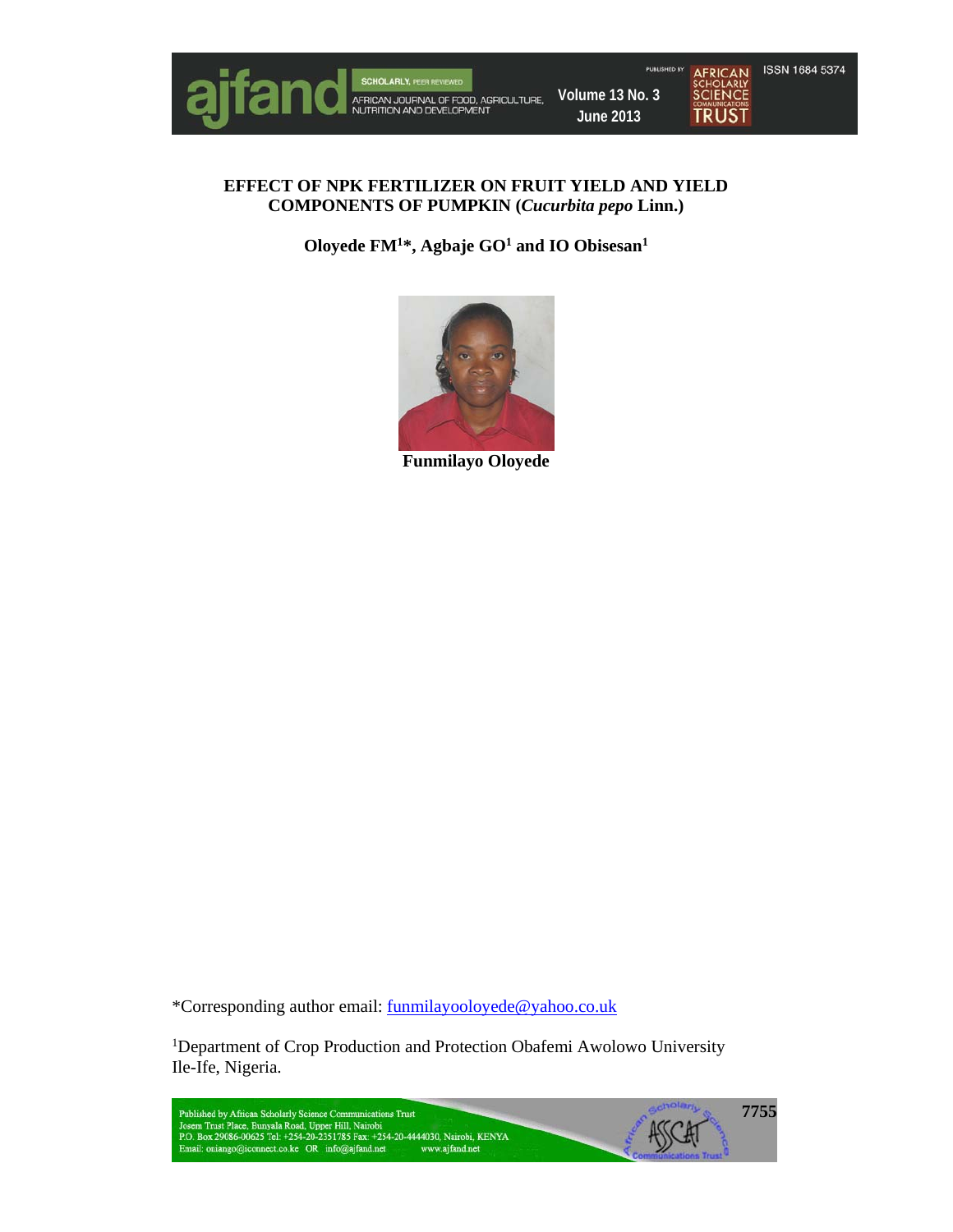

#### **ABSTRACT**

Pumpkin (*Cucurbita pepo* Linn.) is a vegetable crop often grown without fertilizer by peasant farmers in Nigeria. With the increased pressure on land resources for other competing uses, farmers have adopted the use of fertilizers to boost crop productivity. This study was carried out for the purpose of evaluating the influence of NPK fertilizer on fruit yield and fruit yield parameters of pumpkin. The experiment was carried out under open field conditions in 2010 for two seasons at the Teaching and Research Farm, Obafemi Awolowo University, Ile-Ife, Nigeria. The farm is located on latitude 07°28'N and longitude 04°33'E about 244-m above sea level. NPK 15:15:15 compound fertilizer was applied as ring/side dressing at the rates of (0, 50, 100, 150, 200, 250 kg/ha). The experiment was a randomized complete block design and was replicated six times. Each plot size was10 m X 12 m and consisted of 7 rows. Alley was 3 m, while the plants were spaced 2 m x 2 m. Data were taken on yield and yield parameters such as: fruit height, fruit circumference, fruit fresh weight, fruit dry matter, fruit yield, seed number and seed weight. The fresh fruit yield was 21 t/ha and  $7t/ha$  for early and late seasons, respectively. Fruits number/ha significantly ( $p=0.05$ ) increased from 7000 in control to over 10,000/ha at fertilizer rates between 100 and 250 kg NPK/ha. Fruit weight also increased from 9 to 17t/ha between control and higher fertilizer rates. Seed yield from the application at 100 to 250 kg/ha were similar and significantly better than control and 50 kg/ha NPK application. Mean seed yield between 100-250 kg NPK was 460 kg/ha. The value was 37% higher than at 50 kg NPK and 57% higher than in control. Increasing fertilizer above 100 kg NPK/ha did not significantly (p=0.05) increase the fruit yield nor the seed yield.

**7756**

**Key words:** NPK fertilizer, Fruit yield, Pumpkin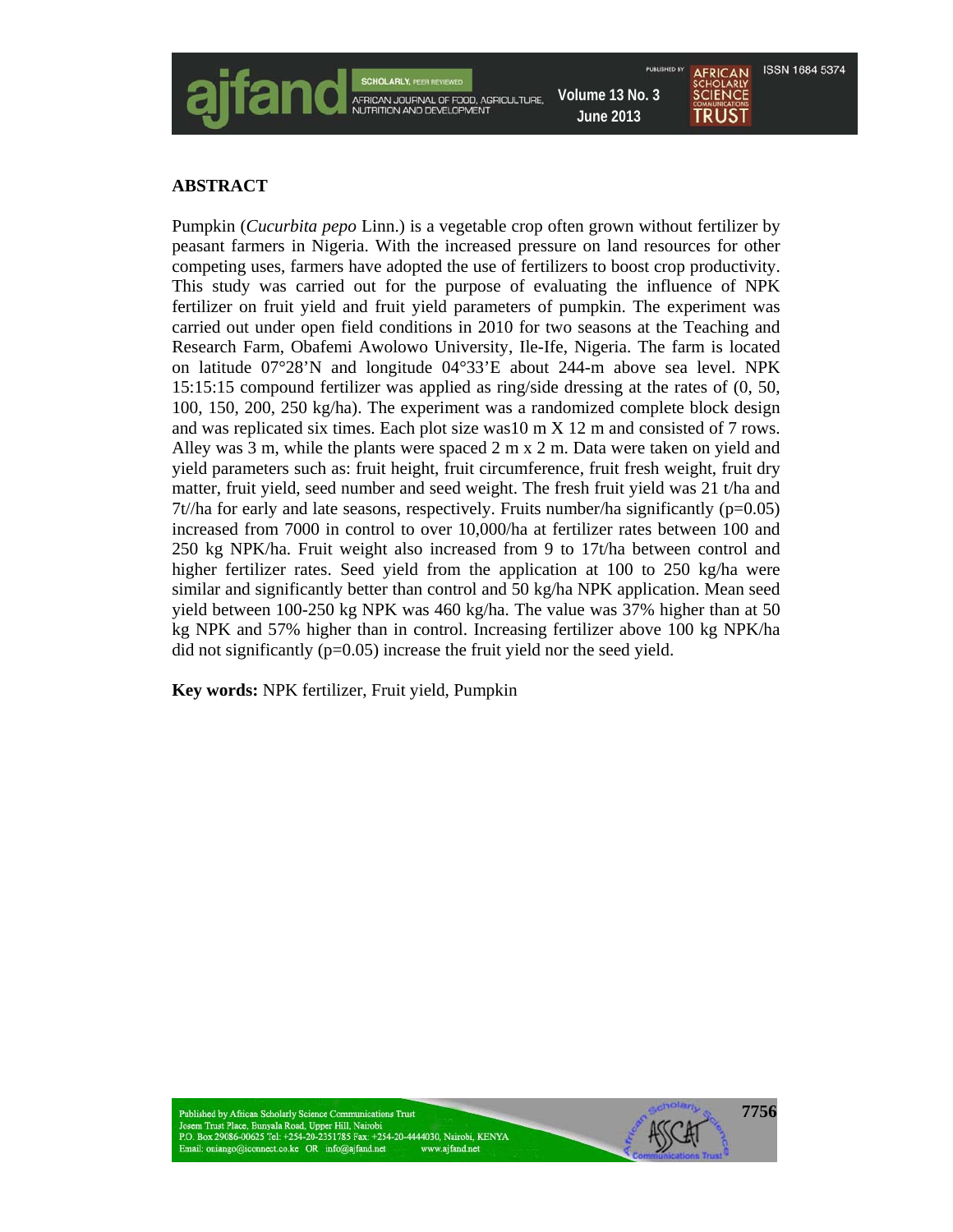

#### **INTRODUCTION**

Pumpkin fruits are rich in carotenoids, minerals and vitamins. Recent studies have shown that they are a veritable source of antioxidants. Antioxidants are required to boost the human body immunity against cancer and other deadly human diseases. Pumpkin is cultivated and consumed widely among the rural dwellers in southwest Nigeria where the mature fruits serve as food security during the dry season because of its long shelf-life.

With the increasing pressure on farm land for infrastructure development, limited land is available for this crop that requires large expanse of area for its cultivation. Pumpkin vines can spread beyond 15 meters from its stand and covers the land within 45 days of planting [1]. Hence, due to limited land resource, farmers now plant this crop on intensively cultivated lands. This practice has implication on the yield of the crop and expansion of its production. The plant is harvested at intervals for young foliage and emerging young fruits, this influences the nutrient mining of the soil. Farmers now use fertilizer to improve the yield of the crop due to its serial harvesting and the use of depleted soils.

Soil fertilization is one of the main factors increasing the yield of plants [2]. It affects the accumulation, mineralization and humification of organic matter added to the soil [3], and determines plant production potential [4]. The amount of fertilizer introduced into the soil, including mineral fertilizers affects the amount of mineral nitrogen available to the plants and the organic carbon content of the soil [5].

Siyag and Arora [6], on their studies on the effect of Nitrogen (N) and Phosphorus (P) on fruit yield and quality of sponge gourd (*Luffa aegyptiaca*) reported that 50 Kg N + 20 Kg P ha<sup>-1</sup> gave the maximum number of fruits and the greatest weight/plant. It has been studied that Potassium (K) in different forms positively influenced the plant yield and its chlorophyll contents [7]. Mobile phosphorus and potassium have also been reported to be important for the setting, development and storage of pumpkin fruits [8]. In the studies of effect of organic and mineral fertilization on yield and quality of *C. pepo* in Italy, using 250kg N, 280kg P2O5 and 250kg K2O per hectare as one of the treatments, it was discovered that NPK fertilization markedly influenced yield and quality of pumpkin. In another study,  $500 \text{kg/ha}$  of N: P: K – 10:10:20 was used as a treatment. Fertilization rate at the level of 500-700kg/ha is recommended for Pumpkins in the temperate region [8, 9].

Information on fertilizer requirement for *C. pepo* in Southwestern Nigeria is scanty. It was reported by Martinetti and Paganini [10] that NPK fertilization markedly influenced yield and quality of pumpkin. The three major fertilizer elements known to be deficient in most Nigerian soils due to intense pressure on land as a result of continuous cropping are N, P and K. [11]. In the tropics, especially in Nigeria, there is no documented knowledge on NPK fertilizer requirement for yield of *C. pepo*. This

**7757**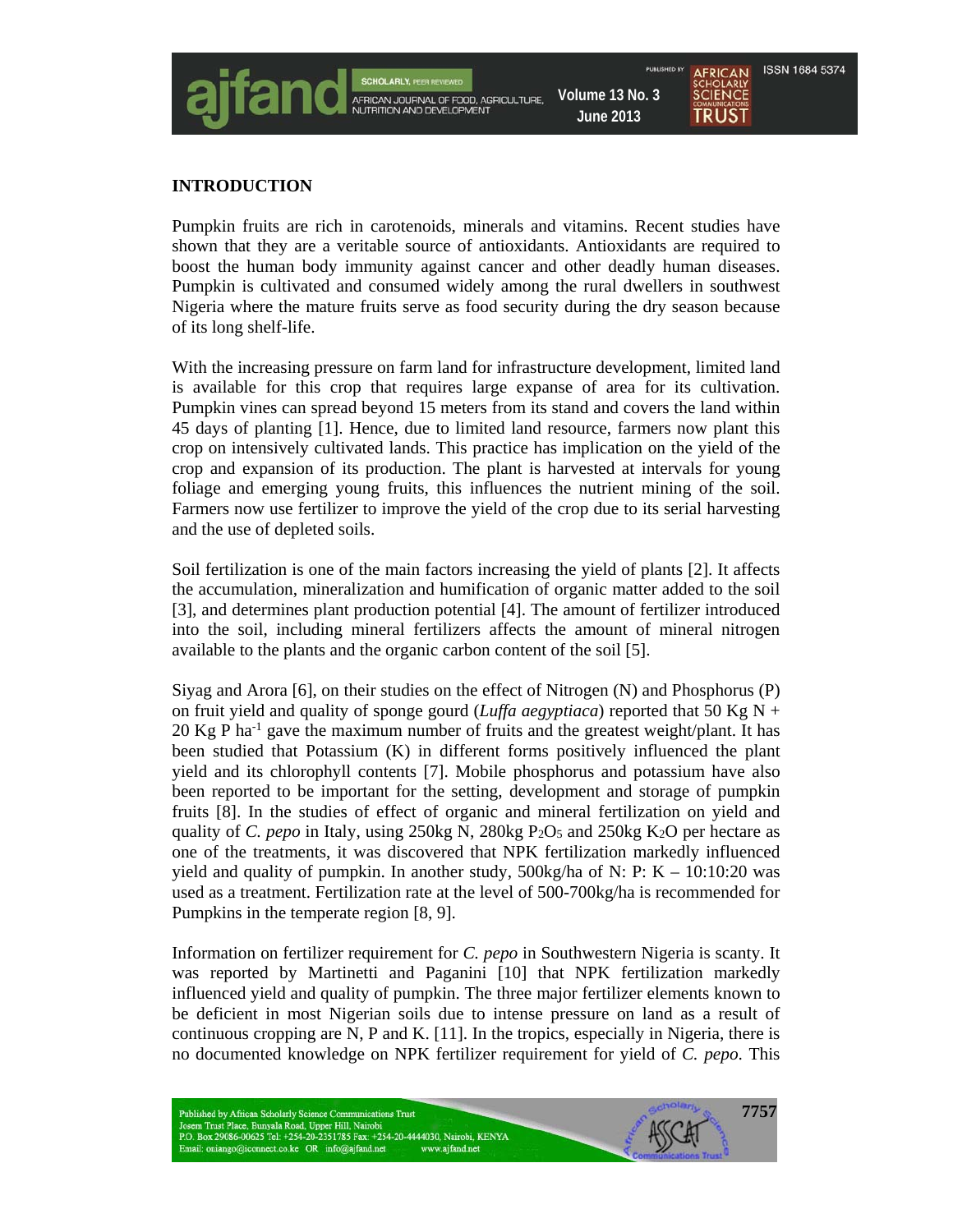

study thus aimed at evaluating the effect of NPK fertilizer on the fruit yield of *C. pepo*.

## **MATERIALS AND METHODS**

Field experiment was carried out during the early cropping season (May to August) and late cropping season (August to November) of 2010, at the Teaching and Research Farm, Obafemi Awolowo University, Ile-Ife, Nigeria. The experiment commenced on the 17th of May by planting two seeds of pumpkin at a spacing of 2 m by 2 m and later thinned after two weeks to one seedling per stand to give a population of 42 plants per plot and 2,500 plants per ha, plot size being 10 m by 12 m. The treatments used were NPK fertilizer 15:15:15 fertilizer rates at 0, 50, 100, 150, 200, 250 kg/ha. The experiment was laid out in a randomized complete block design (RCBD) with six replicates. The NPK fertilizer was added in two equal halves at 2 weeks after planting (WAP) and 6 WAP. Insecticide (lambda-cyhalothrin) was applied fortnightly from 6 to 10 WAP. Post-emergence herbicide, glyphosate was applied at the rate of 200 ml / 15litre at 4 and 7 WAP for weed control.

Data were recorded from 4 rows in the plot for the number of fruits, fresh fruit weight, fruit height, fruit girth and fruit dry matter. Fruit height and fruit girth were measured using a metre rule. Seed weight and number of seeds per fruit were also recorded. The fruit weight and number of fruits per plot determined the fruit yield per plot. Fruit yield was calculated thus:

Fruit yield (tons /ha) = <u>fruit weight /plot (kg) x 10,000m<sup>2</sup></u> Area of plot  $(m^2)$  x 1,000kg

All data were subjected to combined analysis of variance [12]. Means squares, where significantly different, were separated using Duncan Multiple Range Test (DMRT) at 5% level of probability. Regression analysis was performed for traits that had significant seasons and fertilizer mean squares.

## **RESULTS**

## **Fruit yield and yield components as influenced by NPK fertilizer**

Table 1 showed that the mean square  $(MS<sup>2</sup>)$  contribution of fertilizer to variations in yield and yield components was significant except in number of seeds per fruit. The MS<sup>2</sup> percentage contribution of fertilizer was higher than that of the season x fertilizer interactions in all the traits measured and especially in fruit dry weight  $(g/\text{plant})$  and 100 seed weight when compared with seasons effect.

Fertilizer influence on the whole fruit parameters in Table 2 showed that the application of NPK fertilizer at rates above 100 kg/ha will not significantly increase the harvested number of fruits, fruit fresh and dry weights, fruit length or circumference. There were significant differences in the traits measured between the

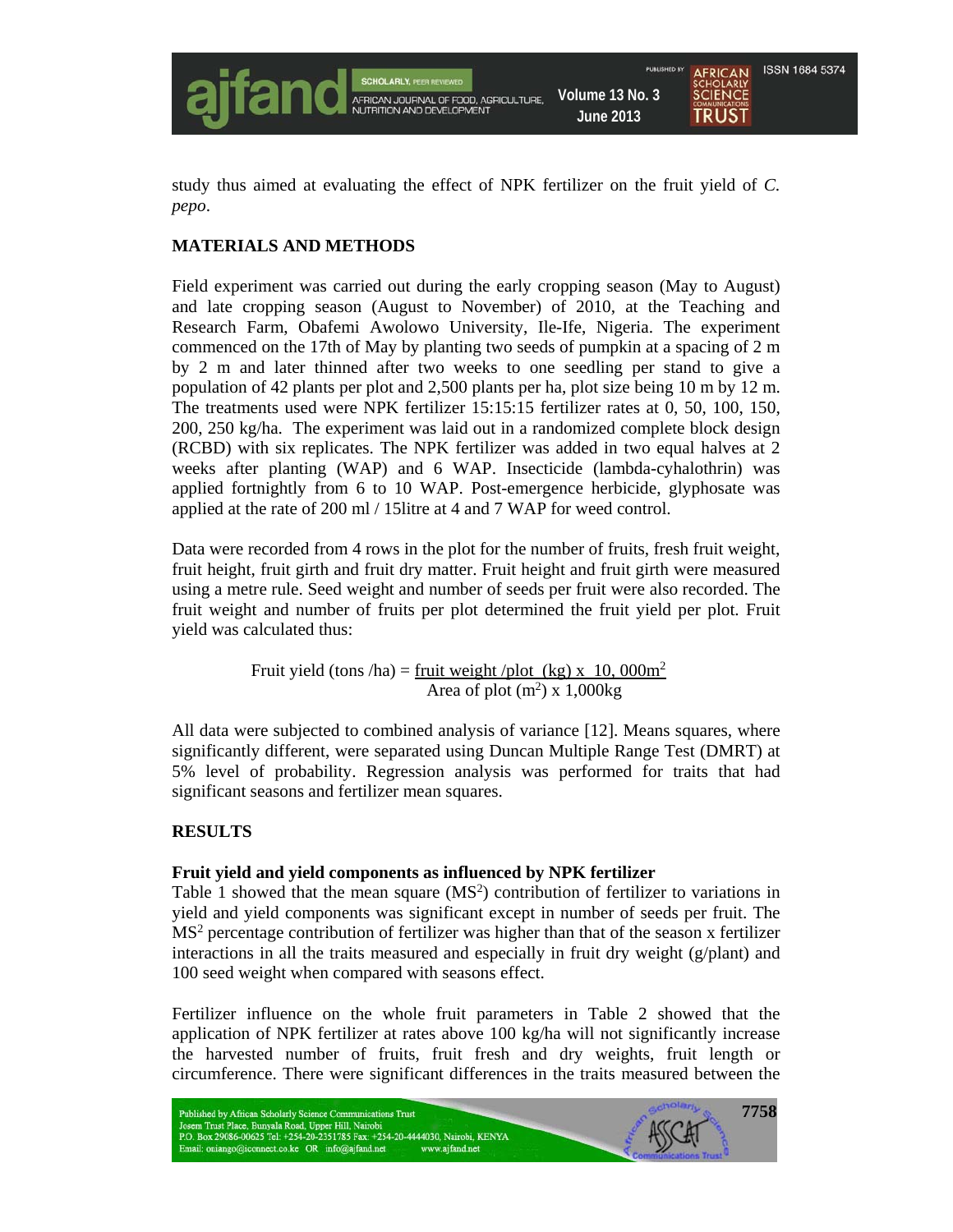control and 100 kg NPK fertilizer rates. In the same traits, the application of 250 Kg NPK does not confer any advantage when compared with that at 100 kg NPK rate. For example, mean fruit number between 100-250 kg NPK was 11795 per hectare. The value was 22% higher than at 50 kg NPK and 40% higher than in control. Mean fruit yield between 100-250 kg NPK was 16.18 tons/ha. The value was 28% higher than at 50 kg NPK and 44% higher than in control. Mean fruit dry matter between 100-250 kg NPK was 441.2 g/fruit. The value was 29% higher than at 50 kg NPK and 44% higher than in control. Mean fruit length between 100-250 kg NPK was 17cm/fruit. The value was 14% higher than at 50 kg NPK and 16% higher than in control. Mean fruit circumference between 100-250 kg NPK was 53 cm/fruit. The value was 12% higher than at 50 kg NPK and 16% higher than in control.

Table 3 shows that numbers of seeds per fruit were similar between the fertilizer rates and it ranged from 336 to 356. Although, seed yield increased with fertilizer rates, seed yield from the application at 100 to 250 kg/ha were similar and performed better  $(p=0.05)$  than the control and 50 kg/ha NPK application rate. Mean seed yield between 100-250 kg NPK was 460 kg/ha. The value was 37% higher than at 50 kg NPK and 57% higher than in control. Number of seeds per fruit was not influenced by fertilizer. Seeds/fruit range from 337 to 356 at different fertilizer rates and between seasons it was 329 to 362. Fertilizer improved the 100 seeds weight significantly. The control had the lowest seed weight (99.5  $g/100g$  seed) while the application of 100-250 kg NPK increased seed weight to between 100.2 and 100.4.

## **Interactive effect of season and fertilizer on some yield and yield traits**

Figure 1 shows that fruit number was higher across the fertilizer levels in the early season than in the late season. The response of fruit number fitted into quadratic equation with  $\mathbb{R}^2$  ranging from 0.88 to 0.93. Fruit number generally increased from the control to reach the optimum number of 15750 and 7000 per hectare for early and late seasons respectively at 200 kg/ha of NPK (15:15:15) fertilizer application. The fruit number in control ranges from 5000 to 10000 /ha.

Figure 2 shows that fruit yield was higher across the fertilizer levels in the early season than in the late season. The response of fruit yield fitted into quadratic equation with  $\mathbb{R}^2$  ranging from 0.83 to 0.94. Fruit yield generally increased from the control (zero fertilizer) to reach the optimum yield of 24 and 9 tons/ha.

Figure 3 shows that fruit circumference was higher across the fertilizer levels in the early season than in the late season. The response of fruit circumference fitted into a quadratic equation with  $\mathbb{R}^2$  ranging from 0.83 to 0.91. Fruit circumference generally increased from the control (zero fertilizer) to reach the optimum circumference of 57 cm and 47 cm for early and late seasons respectively at 200 kg/ha of NPK (15:15:15) fertilizer application.

**7759**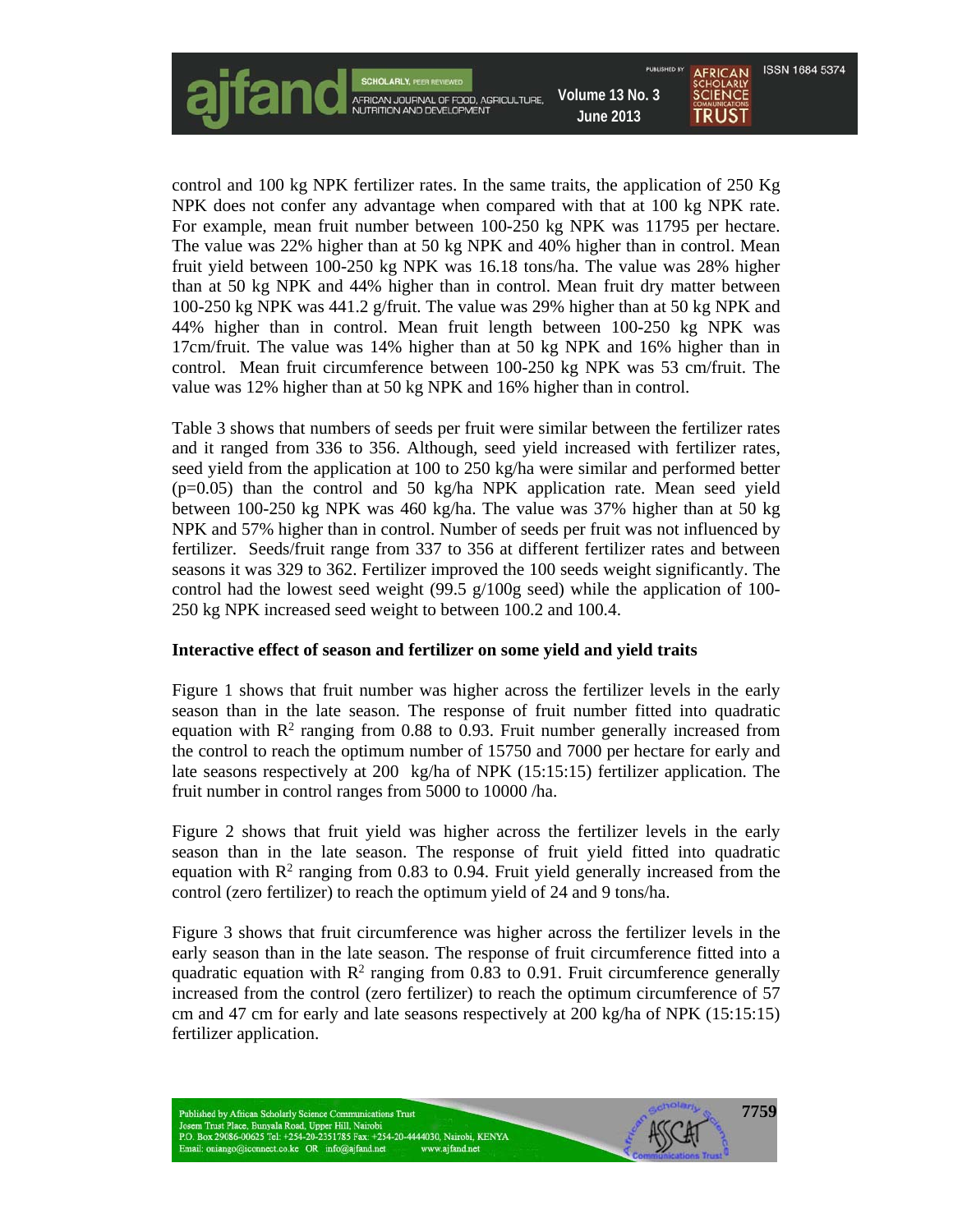

Figure 4 shows that seed yield was higher across the fertilizer levels in the early season than in the late season. The response of seed yield fitted into quadratic equation with significant  $\mathbb{R}^2$  ranging from 0.87 to 0.91. Seed yield generally increased from the control (zero fertilizer) to reach the optimum yield of 690 and 230 kg/ha for early and late seasons respectively at 200 kg/ha of NPK (15:15:15) fertilizer application. The values are similar to those of 100, 150 and 250 kg/ha of NPK per hectare.



**Figure 1: Number of fruits as affected by Season x NPK fertilizer**

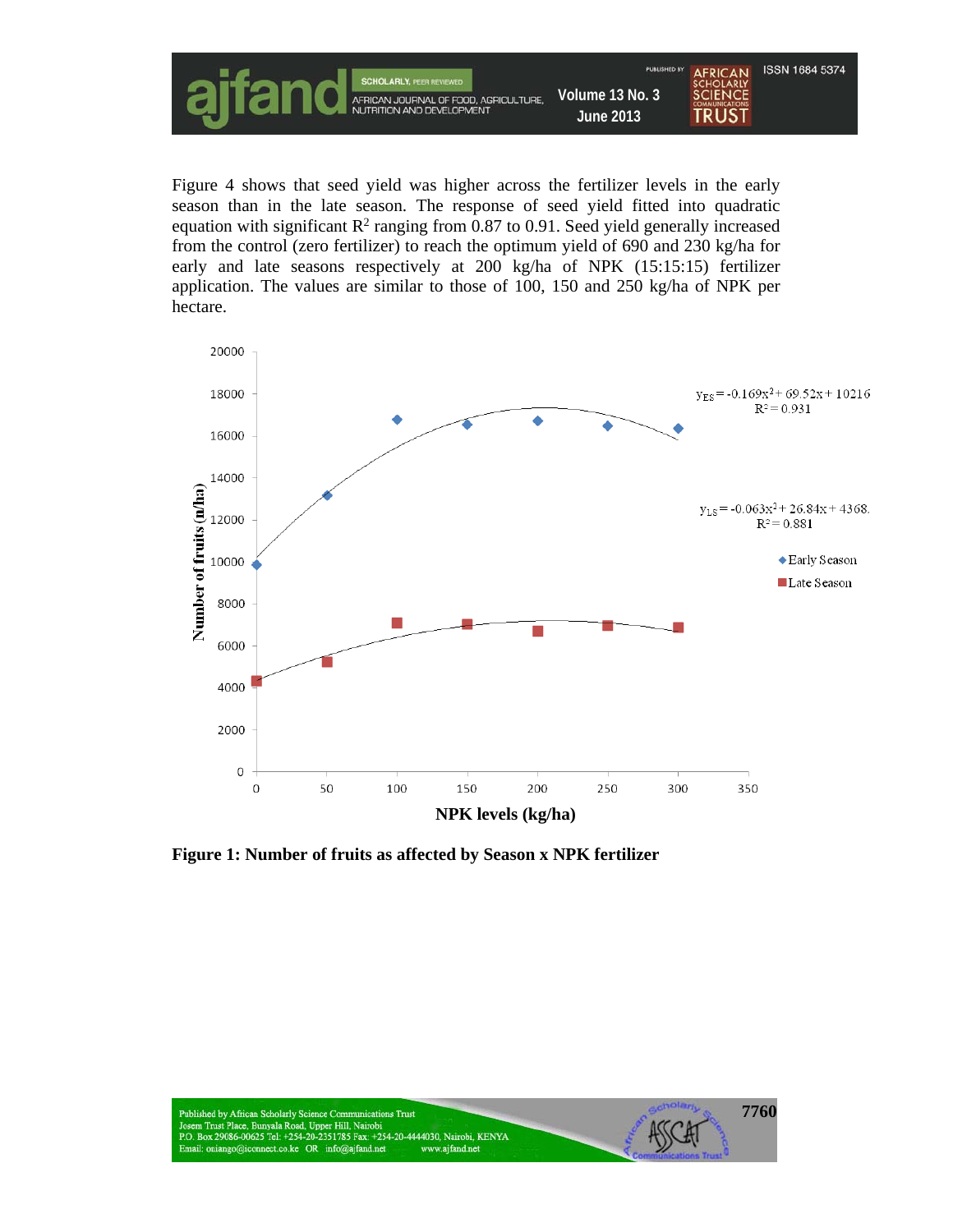

**Figure 2: Fruit yield of pumpkins as affected by Season x NPK fertilizer**

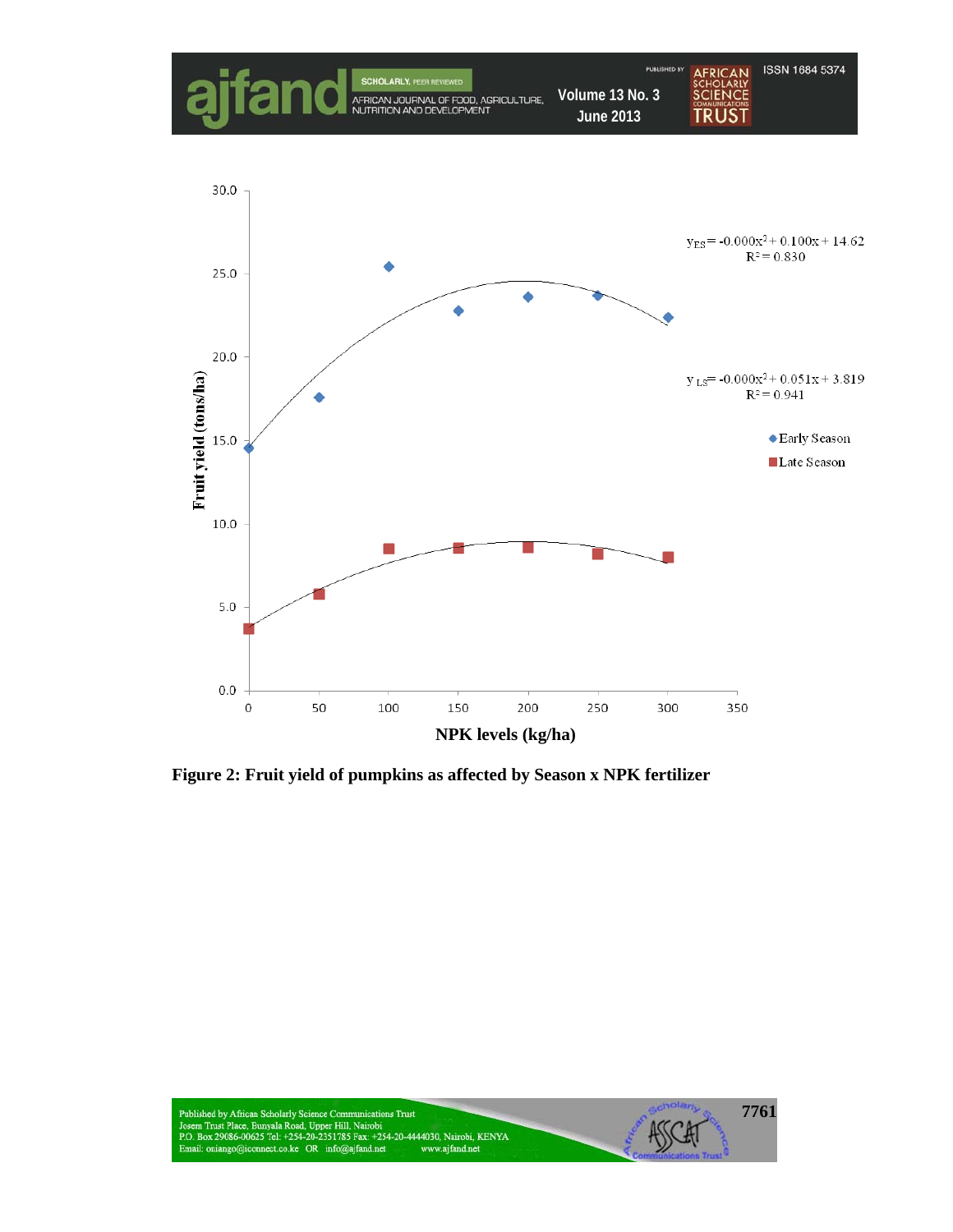

**Figure 3: Fruit circumference as affected by Season x NPK fertilizer**

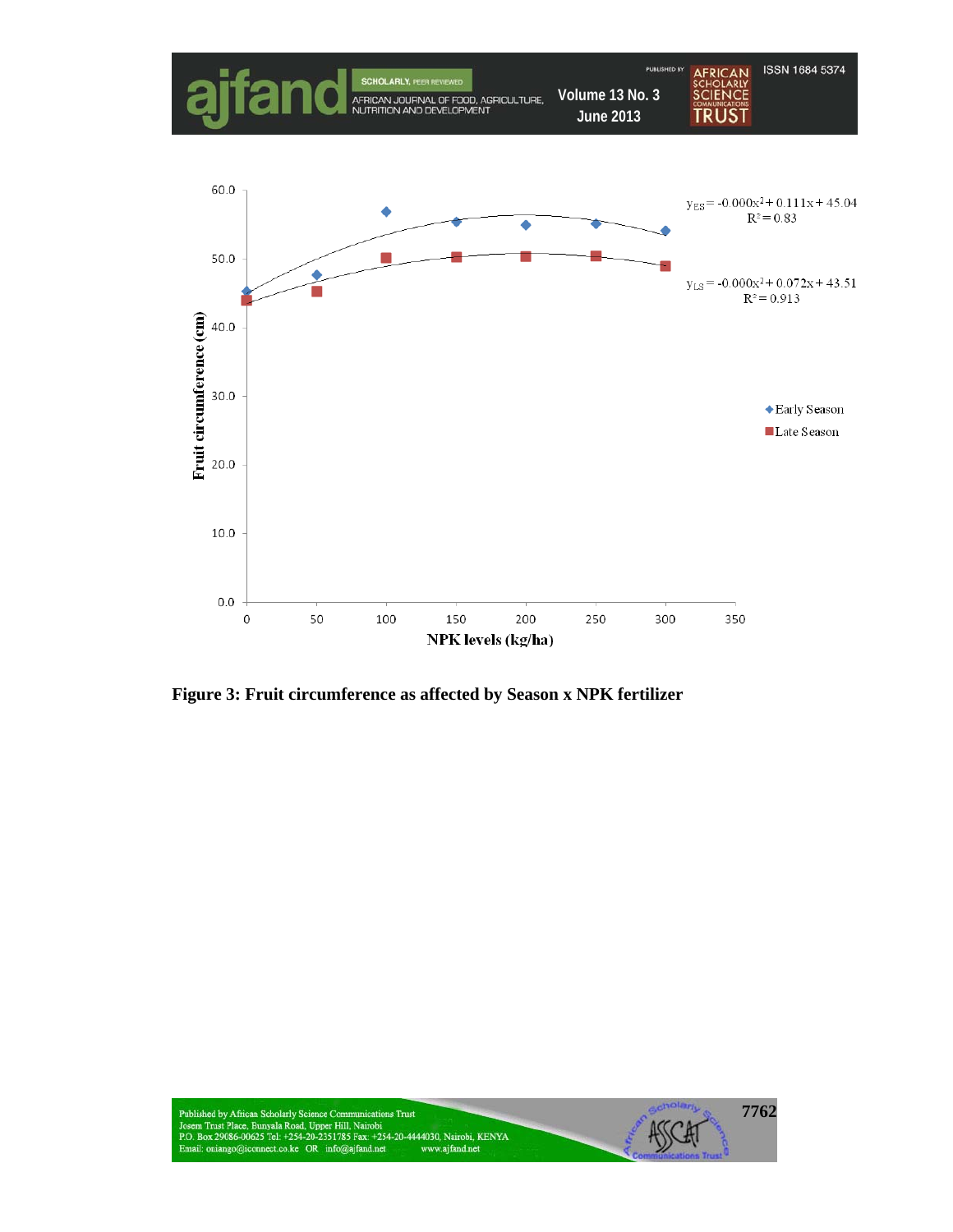

**Figure 4: Pumpkin seed yield as affected by season x NPK fertilizer** 

## **DISCUSSION**

The dependence of fruits number in Cucurbits on radiation, season and fertility had earlier been reported [13, 14]. The findings of Adebooye and Oloyede [15] in their studies on *Trichosanthes cucumerina* L., a member of the same family (Cucurbitaceae) corroborate this study. They found that the number of marketable fruits and overall fruit yield increased to a certain level with Phosphorus fertilizer application. The optimum NPK level in this study was 100 kg/ha where the fruit yield and its components were higher than all other levels. Beyond this level there was no additional significant effect of NPK on yield of *C. pepo*.

Fruit weight was higher with application of fertilizer; however, the addition of fertilizer beyond 100 kg/ha did not increase fruit yield significantly. There was a depression of fruit number and fruit weight in a study on pumpkin in Lithuania due to increased fertilizer and this agreed with this study [10, 16]. Although due to different climatic conditions, soil type and soil native nutrient, NPK recommendations for optimum fruit yield may be as high as 250-500 kg NPK/ha; but in this study 100

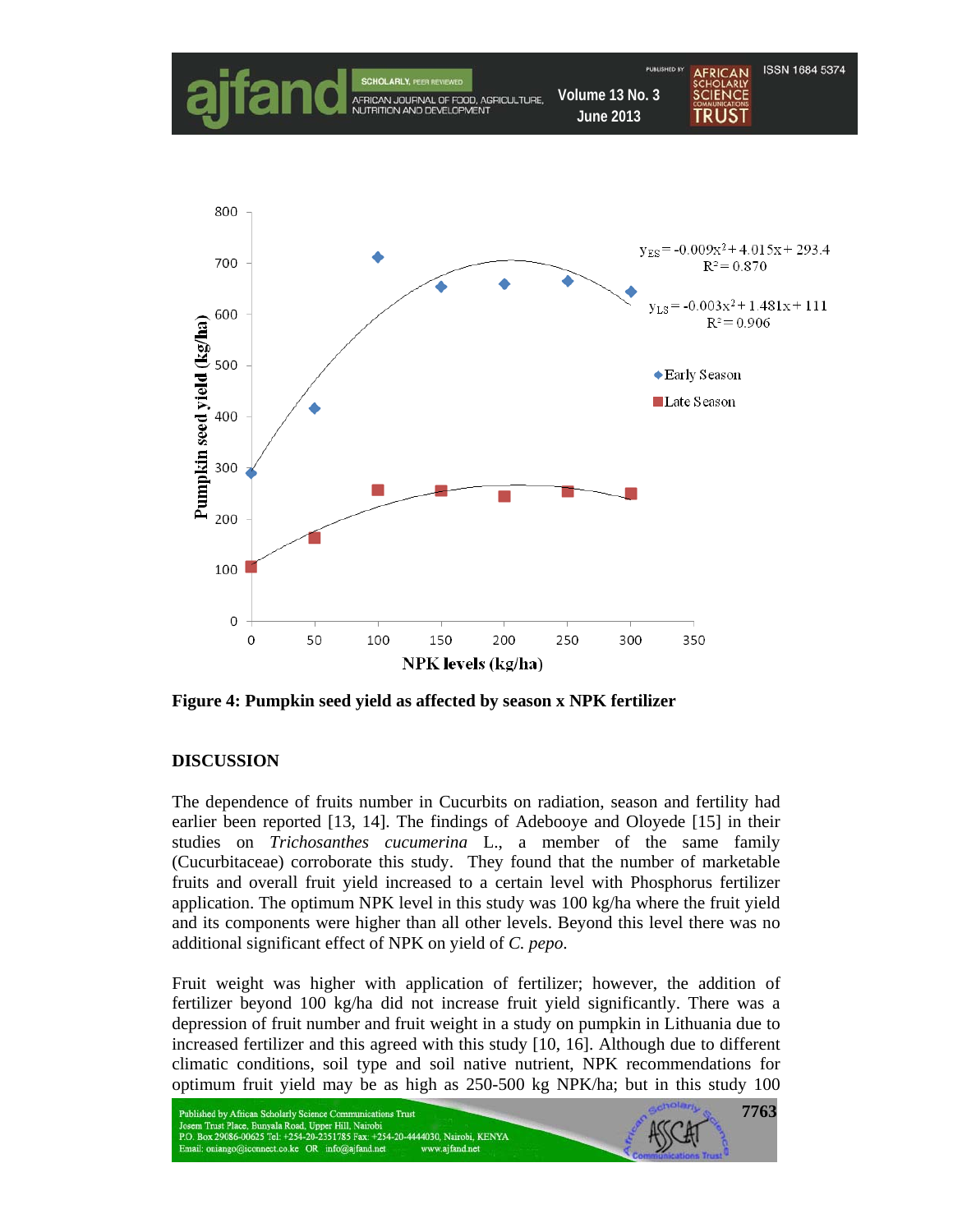

kg/ha of NPK fertilizer was adequate**.** Hossain *et al.,* [17] and Kraup *et al.* [18] even recommended a lower rate of nitrogen (50 kg N/ha) for optimum yield performance in pumpkin. Paschold *et al.* [19] reported that excessive nitrogen supply produced less vigorous spears of Asparagus, while nitrogen deficiency reduced Asparagus quality. Heavy application of phosphorous has been found also to depress the fruit yield of tomato fruits [20]. Oloyede and Adebooye [13] also found out that there was reduction in fruit yield of snake tomato (*Trichosanthes cucumerina* L.), which belongs to the same family Cucurbitaceae as the concentration of phosphorous application increased.

Fruit yield per hectare in cucumber was found to be influenced positively by the application of lower concentrations of maleic hydrazide, either alone or in combination with ethephon [21, 22]. A similar trend was observed by Bhat *et al*. [23] who reported maximum fruit yield in watermelon with an application of maleic hydrazide at 100 ppm. The yield increased from 7.22 tons/ha in the control to 13.1 tons/ha in the treatment with 100 ppm maleic hydrazide and 100 ppm ethephon, resulting in an additional return which increased the income from treated plots. The high return was clearly due to the maximum fruit yield per hectare in the treatment.

Seeds form a major part of the diet of Nigerians and Africans as a whole. Pumpkin seeds are used alone as food thickeners or in combination with leafy vegetables [24]. The seeds are a good raw material for the production of oil used in food preparation and in medicine [25]. According to Oloyede *et al*. [24], the seeds contain about 60% fats, 27% protein and 90% antioxidant activities when moderate fertilizer is applied. Oil-cake fats from pumpkin seeds have been found also to contain large amounts (almost 60%) of omega-3 acids which is twice that of cod liver oil [26].

Seed yield of pumpkin is directly proportional to the size of its fruits. At 100-250 kg NPK/ha seed yield obtained were higher compared to the control and at 50 kg NPK/ha. The heavier the fruit the higher the seed yield per hectare. This is of great advantage when the crop is being cultivated for seeds. However, neither seasons nor fertilizer application had influence on the number of seeds per fruit. This means that the trait is genetic. Ekpedeme *et al*. [27] had reported an average seed yield of 2-4 t/ha in pumpkin. In this experiment, the application of 100 kg/ha of NPK 15:15:15 fertilizer yielded, 700 kg/ha and 300 kg/ha of seeds for early and late seasons, respectively. This showed that the potential seed yield of pumpkin needs to be enhanced by looking into other areas of agronomy and physiology of the crop or in breeding the crop for higher seed yield in rainforest ecology.

## **CONCLUSION**

Fruit and seed yield of pumpkin was optimal at 100 kg/ha, the number and the size of fruits were higher at this rate than other NPK levels. This, therefore, suggests that 100 kg/ha NPK fertilizer rate is the optimum NPK level for *C. pepo* at the location where

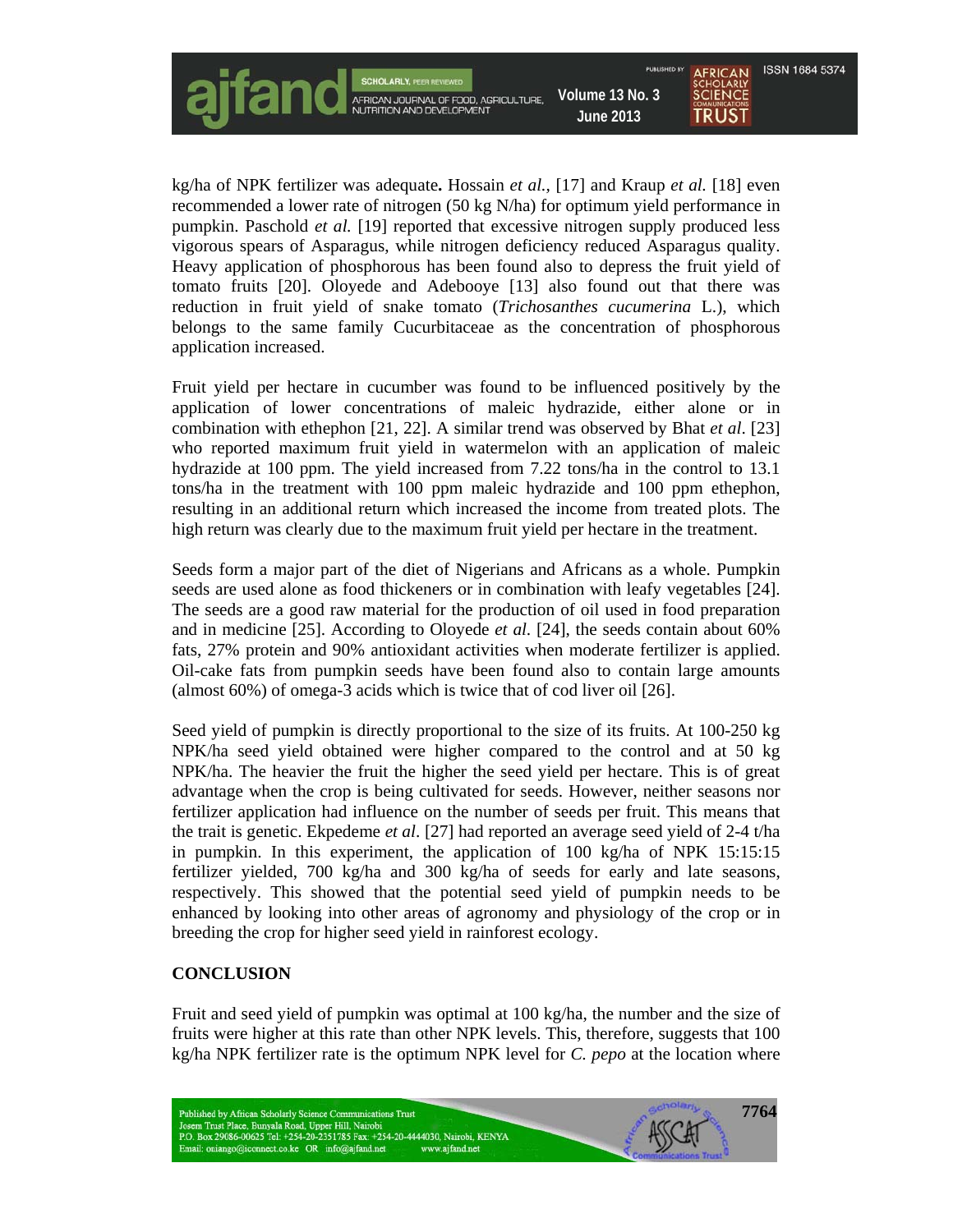

this experiment was conducted. This indigenous fruit vegetable if harnessed has potential to reduce hunger, alleviate poverty and enhance food and nutrition security.

Pumpkin fruit has been found to be rich in carbohydrate, protein and antioxidant activities. It is not as bulky as yam and as a result comparable to Irish potato and can be used as breakfast. Moreover, the production is less labour intensive and more profitable compared to yam and many other staples. For instance, 2 kg of pumpkin fruit cost \$1 in Nigeria. If fertilizer is not used, 9.1 tons/ha will be produced, the value of crop will cost \$4,550. Assuming every other variables are fixed; 100 kg/ha fertilizer application cost \$125. At this optimal fertilizer level, 17 tons of fruit is produced, this will be sold for \$8,500. If the cost of fertilizer is deducted, \$8,375 will be left. Hence, fertilizer application at 100 kg/ha can increase the profit of pumpkin production by approximately100%.

Further studies on the improvement of this useful but underutilized crop are a worthwhile effort to broaden the food base and widen the income base of the African populace.

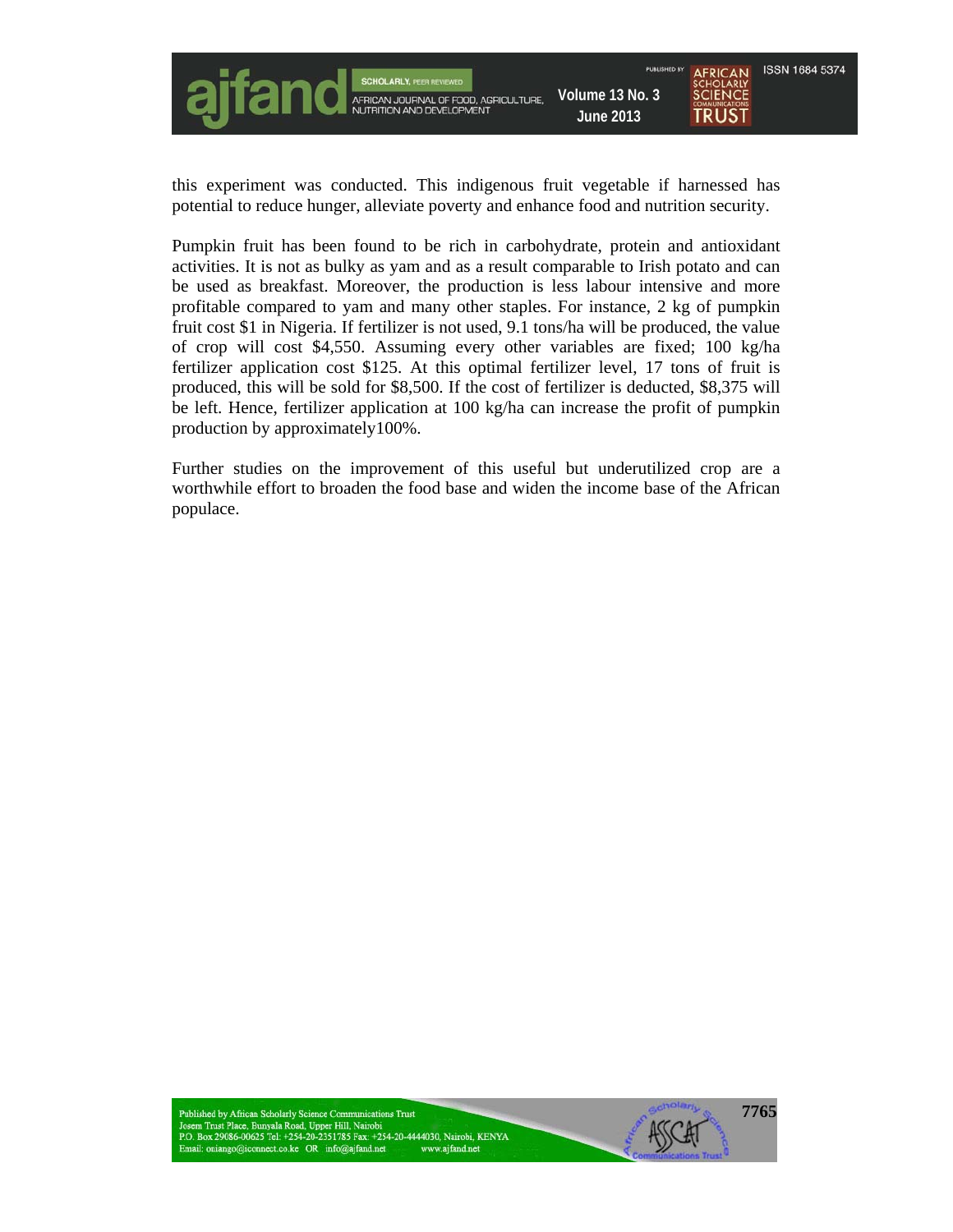

**Table 1: Means Squares from the combined analysis of variance for fruit yield and yield components of pumpkin** 

|                   |    |                 | Fruit      | Fruit     | Fruit         | Fruit dry          | No of      |              |            |
|-------------------|----|-----------------|------------|-----------|---------------|--------------------|------------|--------------|------------|
|                   |    | No of fruits/ha | weight     | length    | circumference | matter             | seed/fruit | 100 seeds    | Seed yield |
| Source            | DF | (n)             | (kg/ha)    | (cm)      | (cm)          | $(g/\text{fruit})$ | (n)        | weight $(g)$ | (kg/ha)    |
| Season            |    | 1361767578**    | 3553.95**  | $20.69**$ | 310.83**      | 7854*              | 19933      | 19110        | 2199321**  |
| Rep within season | 10 | 4551953         | 4.71       | 1.01      | 5.96          | 1208               | 3124       | 932          | 13496      |
| Fertilizer        |    | 47981641**      | $116.52**$ | $20.67**$ | 180.31**      | 87626**            | 1223       | 29006**      | 161399**   |
| Season*Fertilizer |    | 8837891**       | 15.81*     | 0.67      | $11.61**$     | 540                | 2664       | 1085         | 33955**    |
| Pooled error      | 50 | 1340078         | 5.36       | 0.46      | 3.13          | 418                | 2430       | 702          | 35100      |
| CV(%)             |    | 10.9            | 16.2       | 4.2       | 3.5           | 5.3                | 14.3       | 7.5          | 15.4       |

 $* =$  significant at 0.05 level of probability

 $***$  = significant at 0.01 level of probability

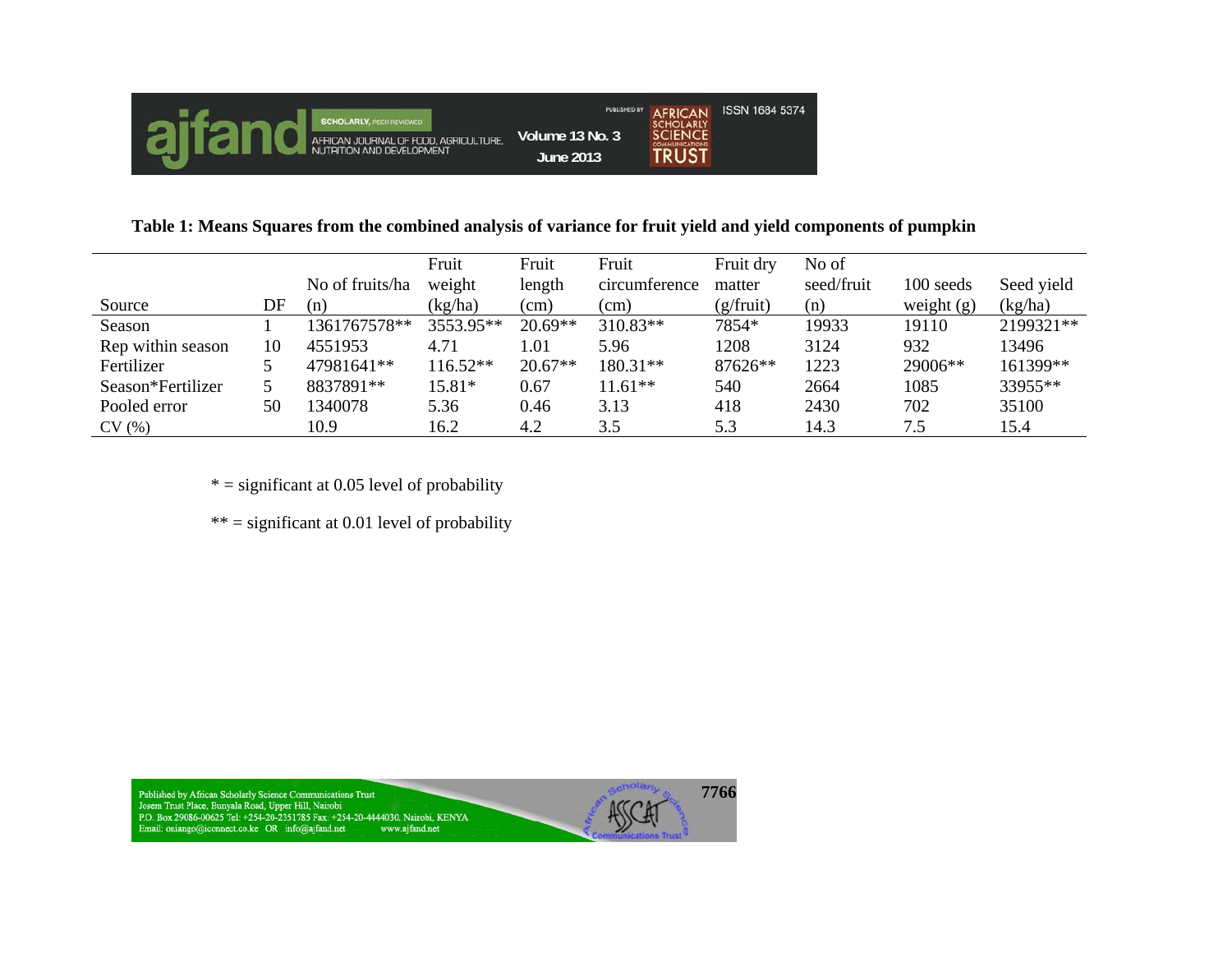

# **Table 2: Fruit yield and yield parameters of pumpkin as influenced by NPK fertilizer**

| <b>NPK</b> level<br>(kg/ha) | <b>Fruit number</b><br>(n/ha) | <b>Fruit Dry</b><br>matter<br>$/$ fruit $(g)$ | <b>Fruit weight</b><br>(tons/ha) | <b>Fruit length</b><br>(cm) | Fruit<br>circumference<br>(cm) |
|-----------------------------|-------------------------------|-----------------------------------------------|----------------------------------|-----------------------------|--------------------------------|
| control                     | 7094c                         | 248.5c                                        | 9.13c                            | 14.3b                       | 44.6c                          |
| 50                          | 9198b                         | 312.4b                                        | 11.70b                           | 14.7b                       | 46.5 <sub>b</sub>              |
| 100                         | 11938a                        | 438.5a                                        | 16.97a                           | 17.1a                       | 53.6a                          |
| 150                         | 11792a                        | 437.8a                                        | 15.67a                           | 16.8a                       | 52.8a                          |
| 200                         | 11719a                        | 444.0a                                        | 16.10a                           | 17.0a                       | 52.6a                          |
| 250                         | 11729a                        | 444.5a                                        | 15.97a                           | 17.2a                       | 52.8a                          |

Means with the same letter in each column are not significantly different at 5% level of Probability using Duncan's Multiple range test

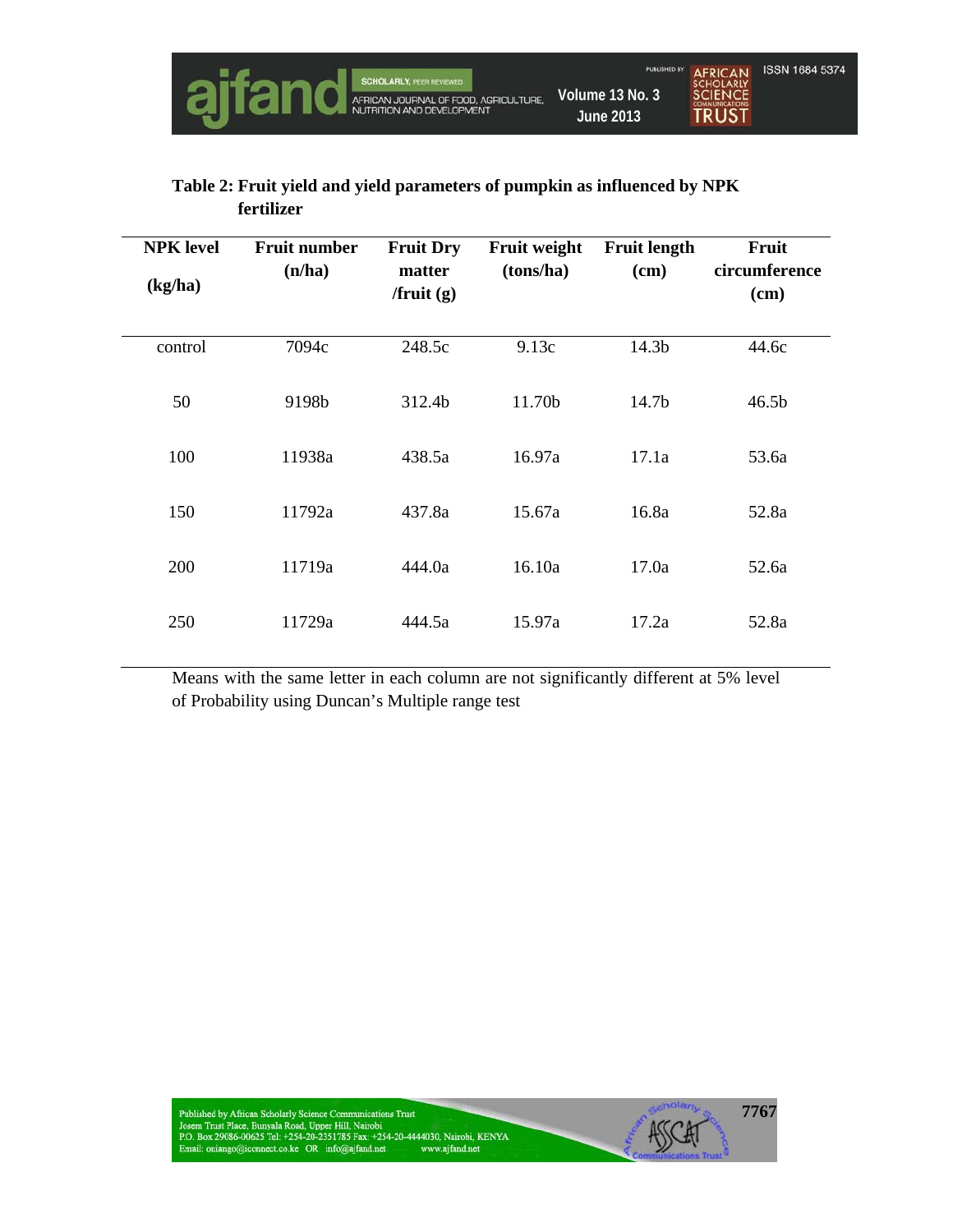| <b>NPK</b> level<br>(kg/ha) | No of seeds/fruit |                                 |                            |
|-----------------------------|-------------------|---------------------------------|----------------------------|
| control                     | 337a              | 100 seeds weight $(g)$<br>9.95c | Seed yield (kg/ha)<br>199c |
| 50                          | 334a              | 9.99b                           | 290 <sub>b</sub>           |
| 100                         | 353a              | 10.02a                          | 484a                       |
| 150                         | 337a              | 10.03a                          | 455a                       |
| 200                         | 353a              | 10.04a                          | 442a                       |
| 250                         | 356a              | 10.04a                          | 460a                       |

## **Table 3: Seed yield of Pumpkin as influenced by NPK fertilizer**

Means with the same letter in each column are not significantly different at 5% level of Probability using Duncan's multiple range test.

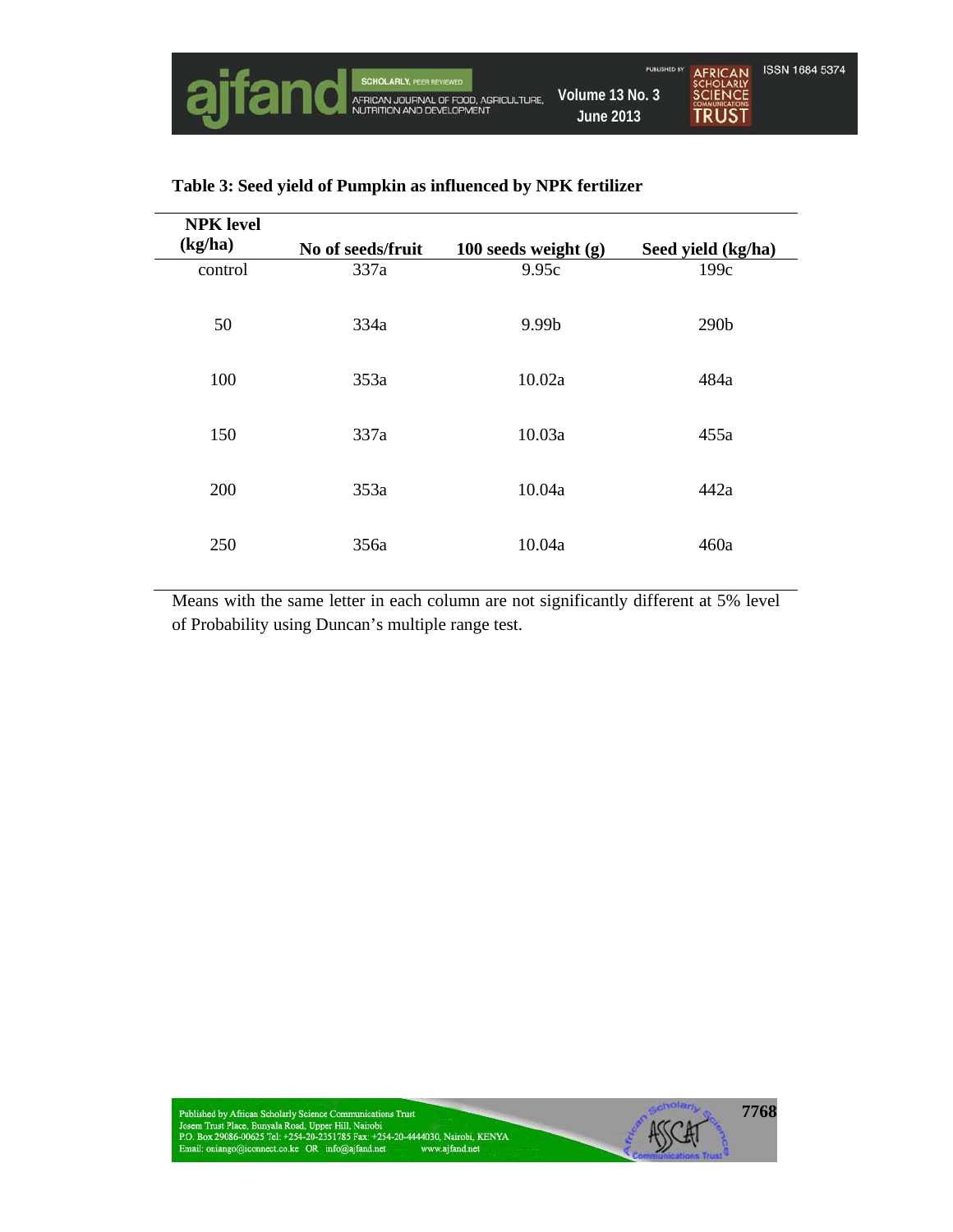

#### **REFERENCES**

- 1. **Oloyede F M** Agronomic traits and Nutritional values of pumpkin (*Cucurbita pepo* Linn.) as influenced by NPK fertilizer. An unpublished Ph.D. Thesis submitted to the Department of Plant Science, Obafemi Awolowo University, Ile-Ife, Nigeria. 2011.
- 2. **Kolodziej B** Effect of mineral fertilization on ribwort plantain (*Plantago lanceolata* L.) yielding (in Polish). *Acta Agrophysica*. 2006; **141**: 637-647.
- 3. **Loginow W, Andrzejewski J and J Janowiak** Role of organic fertilization in maintenance of stock of organic stuff in soil (in Polish). *Roczn.Glebozn*. 1991; **42 (3/4)**: 19-25.
- 4. **Demmler D** Grundungung zur Stabilisierung der Bodenfruchtbarkeit bzw. *Zur Verringerung von N-Verlusten. Kartoffelbau*. 1998; **49(6)**: 232-235.
- 5. **Bijlsma RJ and H Lambers** A dynamic whole-plant model of integrated metabolism of nitrogen and carbon. *Plant and Soil*. 2000; **220**: 71-87.
- 6. **Siyag S and SK Arora** Effect of Nitrogen and phosphorus on fruit yield and quality of sponge gourd (*Luffa aegyptiaca*). *Indian Journal of Agricultural Sciences*. 1988; **58**: 860-861.
- 7. **Chapagain BP and Z Wiesman** Effect of potassium magnesium chloride in the fertigation solution as partial source of potassium on growth, yield and quantity of greenhouse tomato. *Hort. Sci*. 2004; **99 (3-4)**: 279-288.
- 8. **MacCarthy CE and RL Clapp** Humic substances in soil and crop sciences: selected readings. *Am. Soc. of Agron*. Madison,Wiscosin. 1990.
- 9. **Paulauskiene A, Danilcenko H, Rutkoviene V and J Kulaitiene** The influence of various fertilizers on electrochemical properties of pumpkin fruits. *Lietuvos sodininkystes ir darzininkystes inst., LZUU*. 2005; **24(3)**: 78-86.
- 10. **Martinetti L and F Paganini** Effect of organic and mineral fertilization on yield and quality of zucchini. *Acta Hort*. 2006; **700**:125-128.
- 11. **Aduayi EA, Chude VO, Adebusuyi BA and SO Olayiwola** Fertilizer use and management practices for crops in Nigeria. Federal Fertilizer Department, Federal Ministry of Agriculture and Rural Development, Abuja Nigeria. 2002; Pp16.
- 12. **SAS (Statistical Analysis System)** Version 9.1. SAS Institute Inc., Cary, NC. 2003.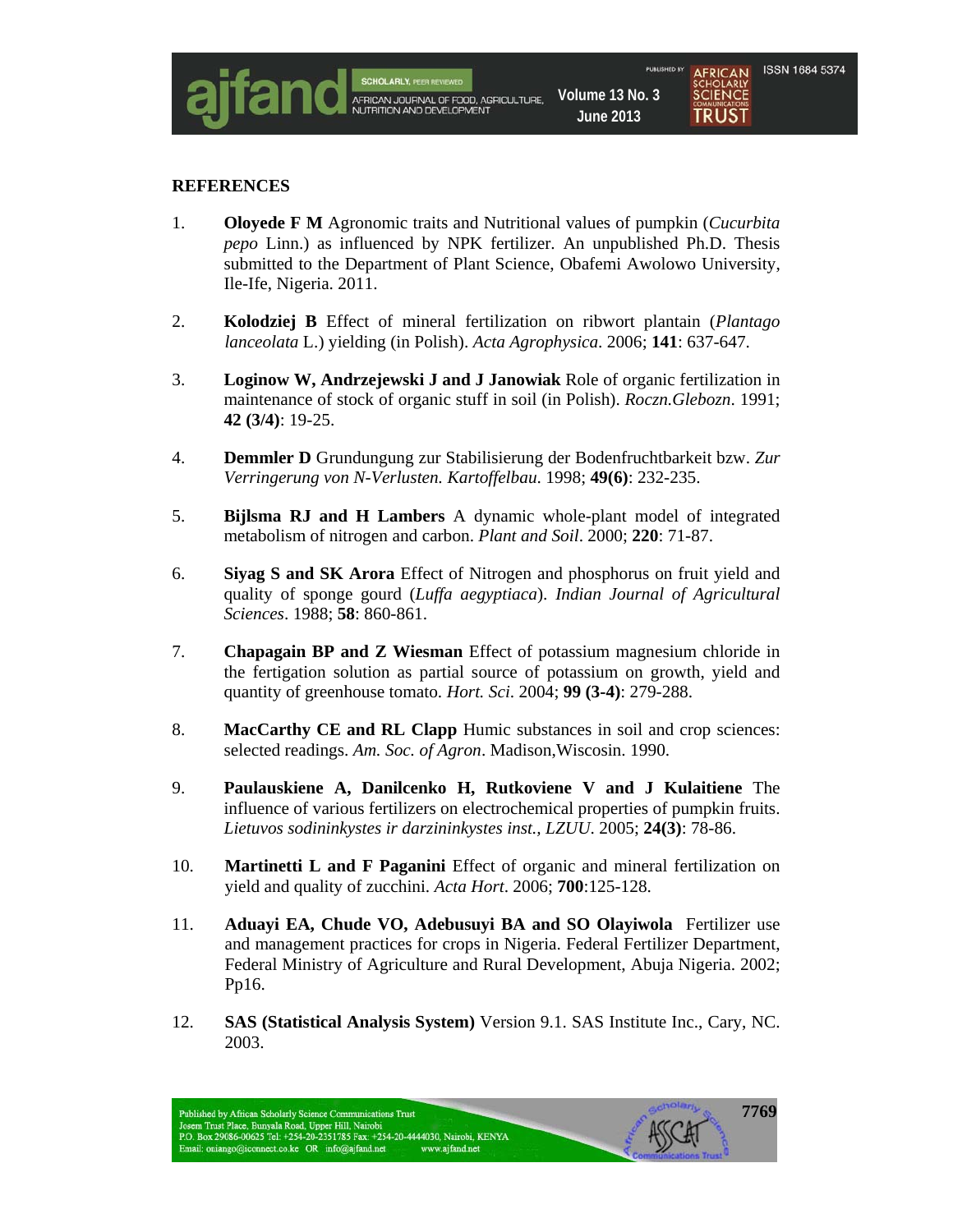

- 13. **Oloyede FM and OC Adebooye** Effect of season on growth, fruit yield and nutrient profile of two landraces of *Tricosanthes cucumerina* L. *African Journal of Biotechnology*. Kenya. 2005; **4(6)**: 1040-1044.
- 14. **Konova L and L Rainova** Chemical composition of soybean seed. In Arabadshier CD, Batashki A Goranora (eds) soyabeans. *Soyabean,* Moscow. 1981; Pp. 42-54.
- 15. **Adebooye OC and FM Oloyede** Effect of phosphorus on the fruit yield and food value of two landraces of *Trichosanthes cucumerina* L.- Cucurbitaceae, *Food Chemistry*, UK. 2005;**100**: 1259-1264.
- 16. **Al-Mukhtar FA, Hummadi FM and FH Al-Sahaf** Effect of different levels of NPK fertilizer on growth and yield of two summer squash cultivars. *Acta Horticulturae*. 1987; **200**:253-258.
- 17. **Hossain KL, Rahman M, Banu MA, Khan TR and MS Ali** Nitrogen Fertilizer effects on the Agronomic aspects of Asparagus racemosus. *Asi. J. Plant Sci*. 2006; **5 (6)**: 1012-1016.
- 18. **Kraup C, Kraup A, Pertierra R and A Uragami** Growth of Asparagus crowns with increasing nitrogen rates at three different sites. Proceedings of the 10th International Asparagus Symposium Niigata, Japan, 30 August to 2 September, 2001. *Acta Horticulture*, 2002; **589**: 145-150.
- 19. **Paschold PJ, Hermann G and B Artell** Nitrogen, yields, spear quality and Nmin residues of Asparagus. *Gemuse Munchen*. 1999; **35**: 588-592.
- 20. **Winsor GW and MIE Long** The effects of nitrogen, phosphorus, potassium, magnesium and lime in factorial combination on the size and shape of glass house tomatoes. *Journal of Horticultural Science*. 1968; **43**: 322-334.
- 21. **Singh RK and GP Singh** Effect of growth regulators on sex expression, sex ratio and yield in cucumber (*Cucumis sativus* L.). *Veg. Sci*. 1984; **11**: 15–20.
- 22. **Mukesh T, Satesh K and R Rafiq** Influence of plant growth regulators on morphological, floral and yield traits of cucumber (*Cucumis sativus* L.). 2011.
- 23. **Bhat KL, Saleem T and A Bushan** Effect of ethrel, maleic hydrazide and gibberellic acid on growth, yield and quality of watermelon (*Citrullus lanatus*  Thumb.). *Journal of Research, SKUAST-J*. 2004; **2**:221–227.
- 24. **Oloyede FM, Obisesan IO, Agbaje GO and EM Obuotor** Effect of NPK fertilizer on chemical composition of pumpkin (*Cucurbita pepo* Linn.) seeds. *The Scientific World Journal*, 2012; Article ID 808196, 6pages.

**7770**